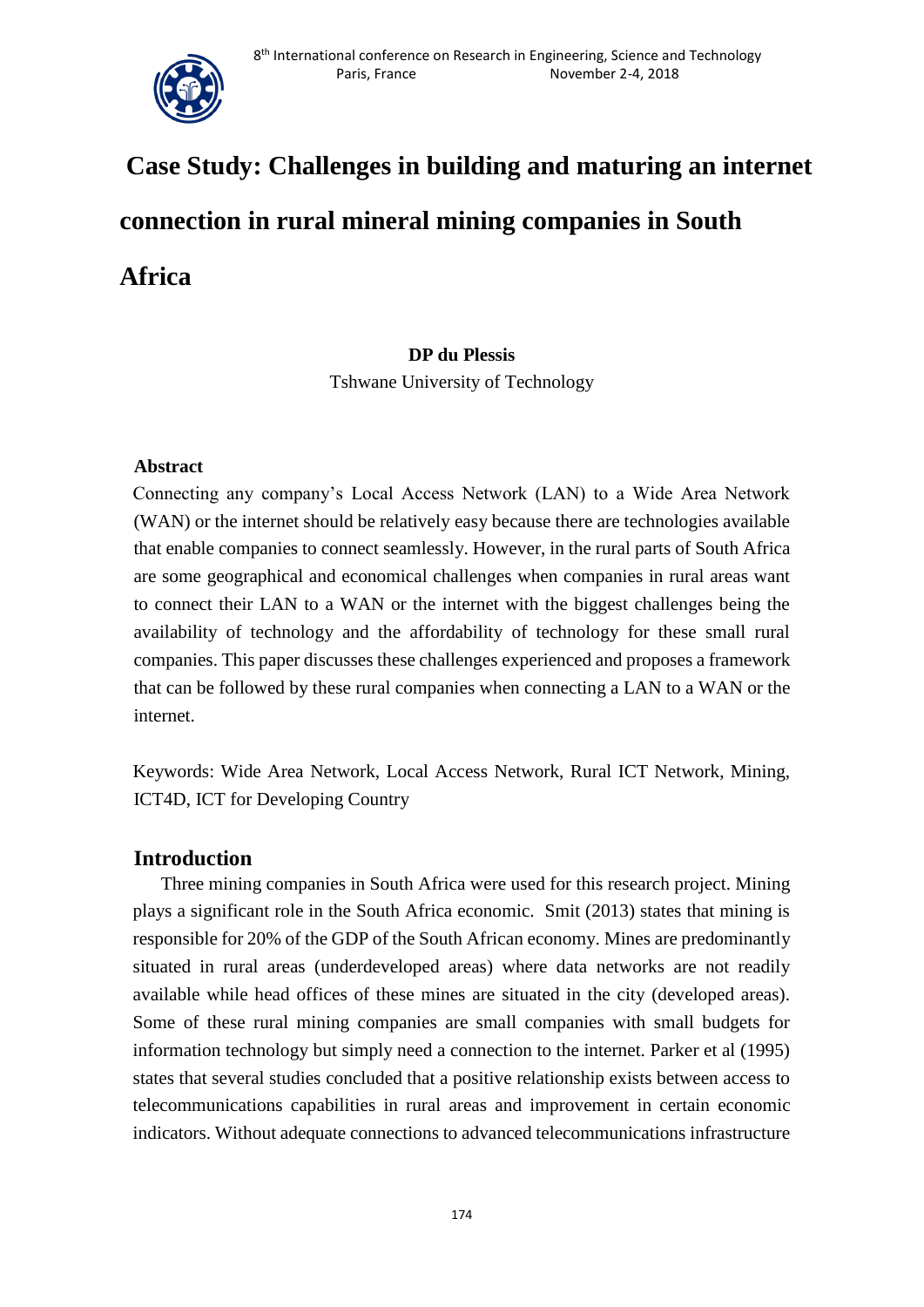

and services, rural communities may not be able to fully participate in the emerging information economy.

Mining companies used for this research project are very much dependent on two kinds of technologies; mining technology and Information technology. Mining technology is the different tools and equipment used for mining processes, while information technology includes ICT systems and ICT networks (hardware and software). ICT systems are dependent on ICT networks to insert, extract and distribute data. For these ICT systems to be accessible and well equipped for the necessary workload, a reliable and well-designed network is necessary to provide for the required data transfers. Research methodology used for this study was Case Studies as well as Action Research and the next section will explain the application of these two methodologies as part of this research project.

# **2 Methods**

As laid out in the precious section, the research problem of the study was about connecting the LAN of rural mining companies, to a WAN or the internet, using the limited technology available in these rural areas. Figure 1 below gives a schematic representation of the LAN, WAN and internet connected to each other.



Figure 1: Two LANs connected to a WAN and the internet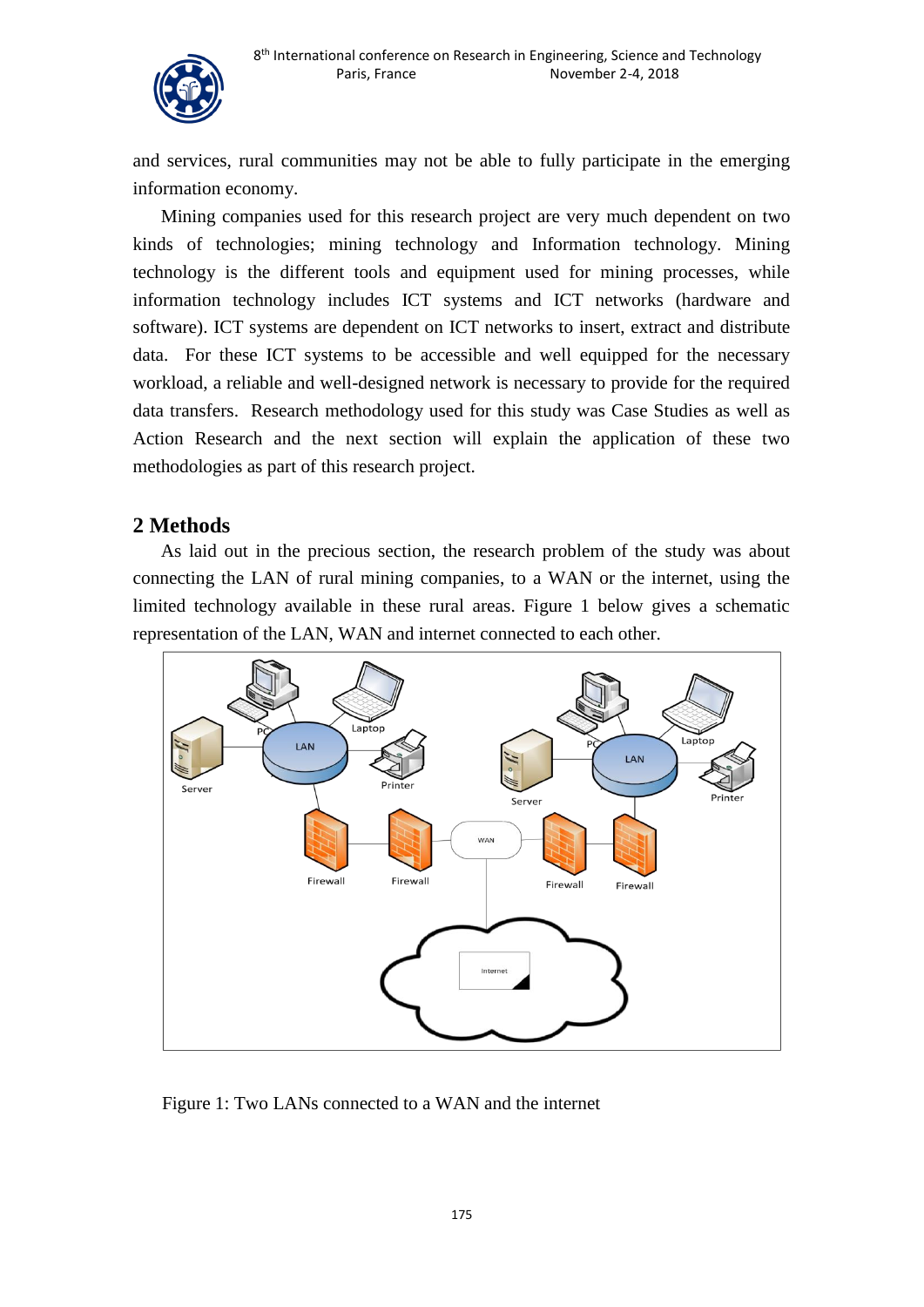

In addressing this problem, the study was guided by the following research questions and sub questions:

- 1. What technologies are available in these rural areas?
- 2. What criteria can be used to select a solution from available technologies?
- a. Are these technologies cost effective when considering the installation and maintenance of it?
- b. What possible downtime can occur because of remoteness?
- 3. How can selected technologies optimally be used to connect these companies to a WAN or the internet?
- 4. How can the LAN and WAN be designed to minimize bandwidth consumption?

With regard to the study type, this was a case study (Yin, 2003) combined with action research (Avison et al., 2008; Oates, 2006; Chiasson et al., 2009). The goal of action research is to solve a practical problem in some organization, while engaging a theoretical reflection, and eventually delivering theoretically significant results.

Blum (1955) discussed two stages in action research - a diagnostic stage followed by a therapeutic stage. During the diagnostic stage the researcher studies the social situation. The therapeutic stage involves the change of experiments up to a stage where it satisfies the hypothesis. Changes are designed and introduced, and the results are studied to introduce more changes to improve the situation. Susman and Evered's (1978) approach is in accord with these prescripts albeit more analytical. They defined five phases in action research (refer to Baskerville, 1999). These are:

- (1) diagnosing,
- (2) action planning,
- (3) action taking,
- (4) evaluating and (5) specifying learning.

The first phase is about identifying the problem to solve. In this study it is about the challenges to connect the LAN of a rural company to a WAN or the internet and optimizes the design of the WAN to accommodate low bandwidth usage. The second to fifth phases are addressing the problem based on a theoretical framework. Please see figure 2 below:

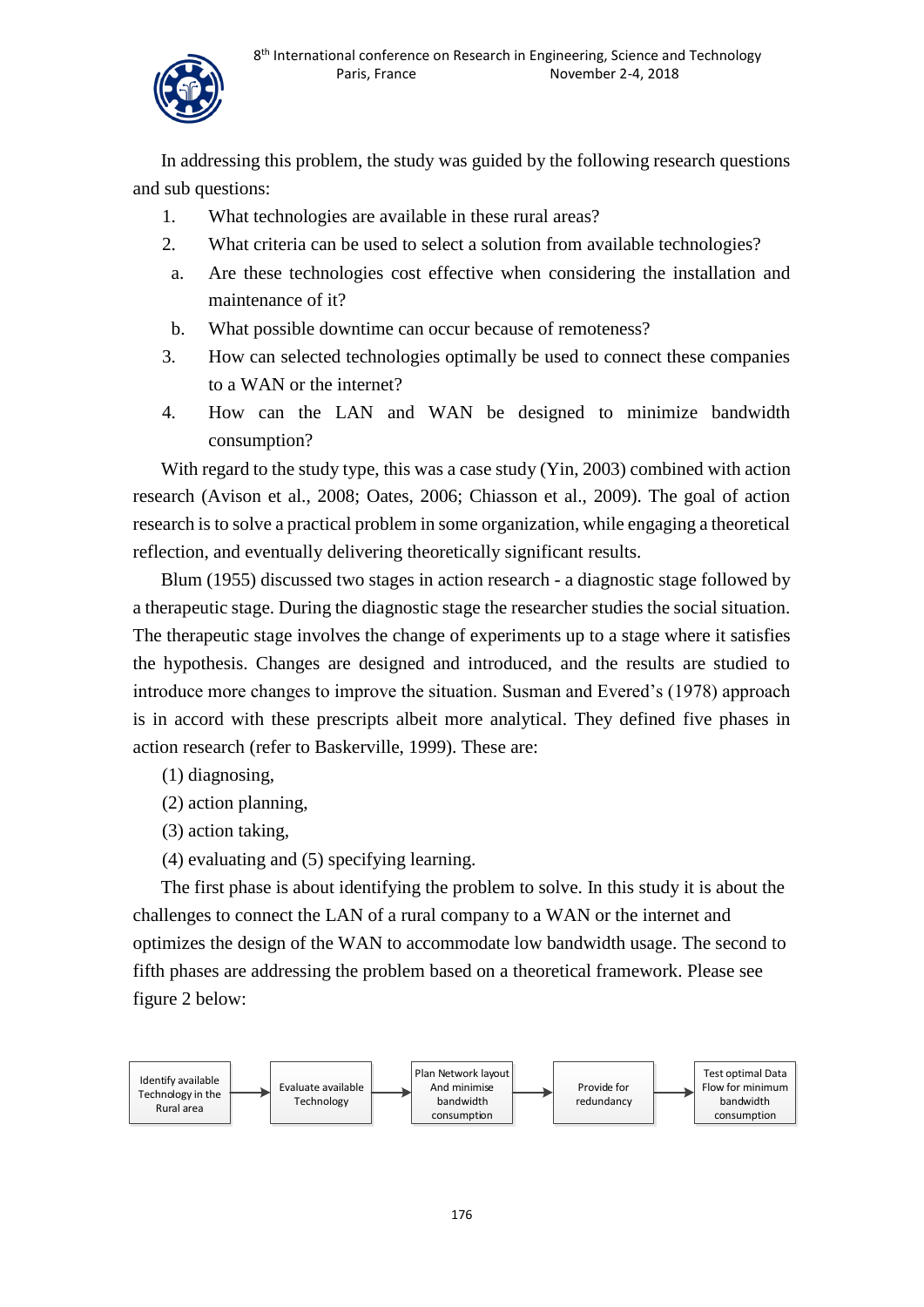



### Figure 2: Framework for rural WAN or Internet connectivity

The framework for rural WAN or Internet connectivity consists of five processes that will be discussed in sections 3, 4 and 5 below.

#### 2.1 Case study

Oates (2008) believes that a case study tests and investigates the real life situation. Case studies are used in this research project to address the geographical challenges of rural South Africa when connecting a LAN to a WAN or internet. Yin (2003) defined a case study as "an empirical inquiry that investigates a contemporary phenomenon within its real-life context, especially when the boundaries between phenomenon and context are not clearly evident." ICT networks are normally studied with the focus on solving technical problems with a minimum of geographical challenges associated with it. The focus of this study is to highlight the challenges of the geographical areas and the availability of suppliers of the required technology in these areas which made the boundaries between phenomenon and context difficult to discover.

Implementing these technologies could differ from the implementation of the same technology in developed areas because of the following reasons:

- Distance from developed areas for maintenance of technologies.
- Theft of cables and power supply equipment installed in distant areas.
- Rental cost of the diginet line as one of the available technologies. Rental is also charged per kilometre from the closest Internet Service Provider (ISP) connection.
- Distributed information system user base, where users are situated on the same LAN than the information system, while others need to use the internet links and connect via a Virtual Private Network (VPN) to these information systems. This connection uses the internet connection.

### 2.2 Action research

In order to address all these practical challenges, action research was used as an integral part of the case studies. The researcher was actively involved in the planning and implementation of the solution. Baskerville (1999) described action research as an established research method used in the social and medical sciences since the midtwentieth century. Towards the end of the 1990s its use began growing in popularity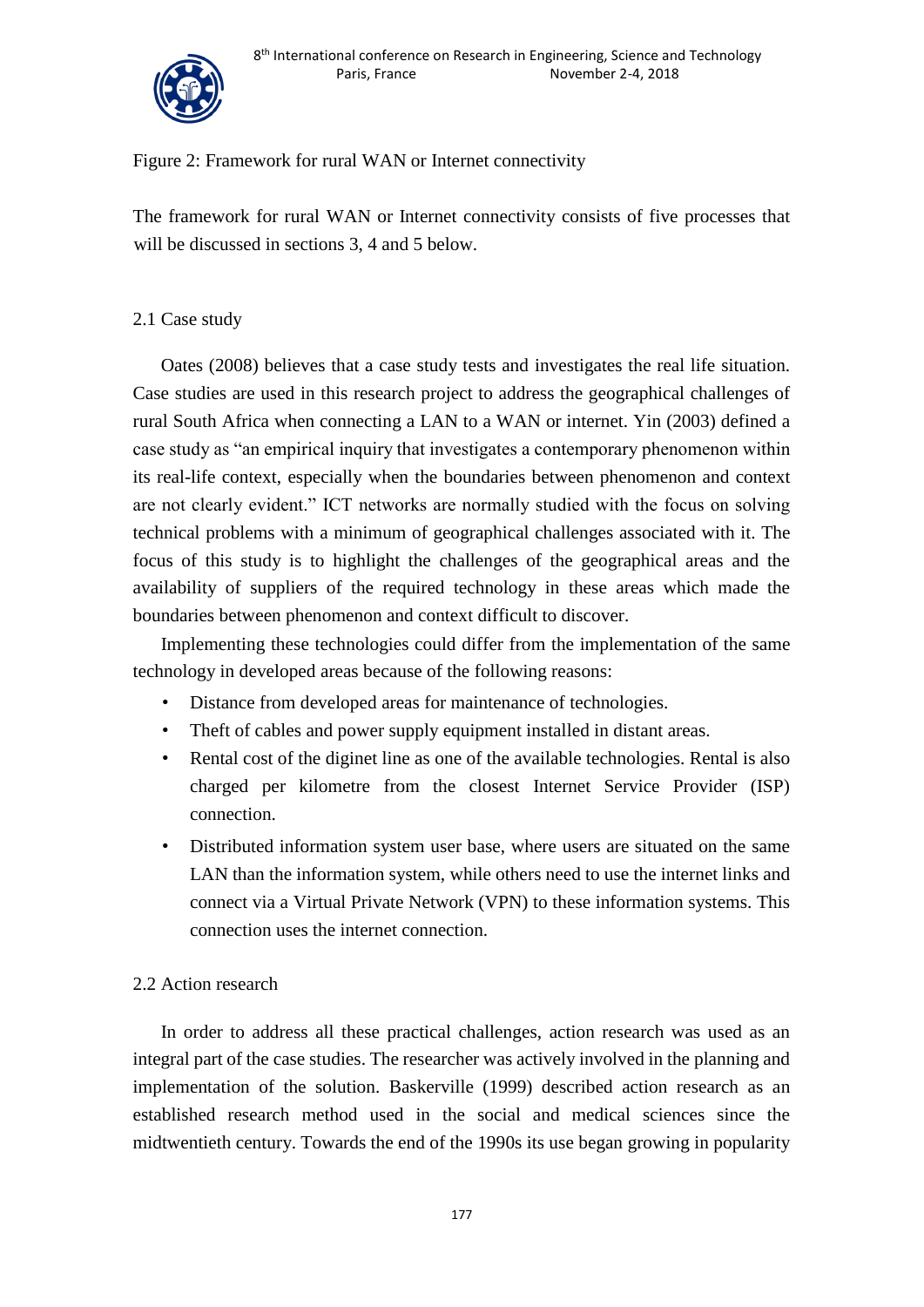

in scholarly investigations of ICT. Chiasson et al. (2009) states that action research is a research method that develops a solution whilst solving a practical problem. New knowledge is created during this process (Chiasson et al. 2009).

The section below describes the first process of the framework for rural WAN or internet connectivity.

# **3 Availability of Technology for WAN or Internet connectivity**

3.1 Asymmetric Digital Subscriber Line (ADSL)

Three mines in the rural areas of the Northern Cape in South Africa were used in this study. ISPs in this rural area do not have Asymmetric Digital Subscriber Line (ADSL) as a product. There are on the other hand not a lot of companies that render an internet connection services in the rural areas and suppliers in these areas don't find some of the products economically viable because of a lack of interest of variety customers in products like ADSL.

3.2 Radio Link

Other technologies available, like radio links, are more expensive to implement and maintained because of the remoteness of the area. Radio links need a number of repeater sites with available power supply at all the repeater sites. Installation of these repeater sites do not only require construction projects but the maintenance of these repeater sites requires traveling of long distances which can result into high traveling cost and long network downtime periods.

3.3 Very Small Aperture Terminal (VSAT)

A Very Small Aperture Terminal (VSAT) is a two-way satellite, using dish antennas on surface to interface between two service networks. Data transfer rates range from 4 kilo bites per second up to 4 mega bites per second; however, there are modules available that can handle a rate of up to 16 mega bites per second on VSAT. VSATs access satellites in geosynchronous orbit to relay data from small remote earth stations (terminals) to other terminals (in mesh topology) or master earth station "hubs" (in star topology). Suppliers of these services use real-time monitoring 24 hours a day 7 days a week. Payment for this service consists of a fixed monthly fee.

3.4 Diginet

Diginet is a Private Leased Circuit (PLC) and normally run from point to point. The speed of this line is guaranteed. It is seen as one of the most reliable way of connecting Virtual Private network (VPN) branches and carrying voice traffic. Suppliers of these services use real-time monitoring 24 hours a day 7 days a week. Payment for this service consists of a fixed monthly fee. The maximum speed available for diginet is 2 mega bites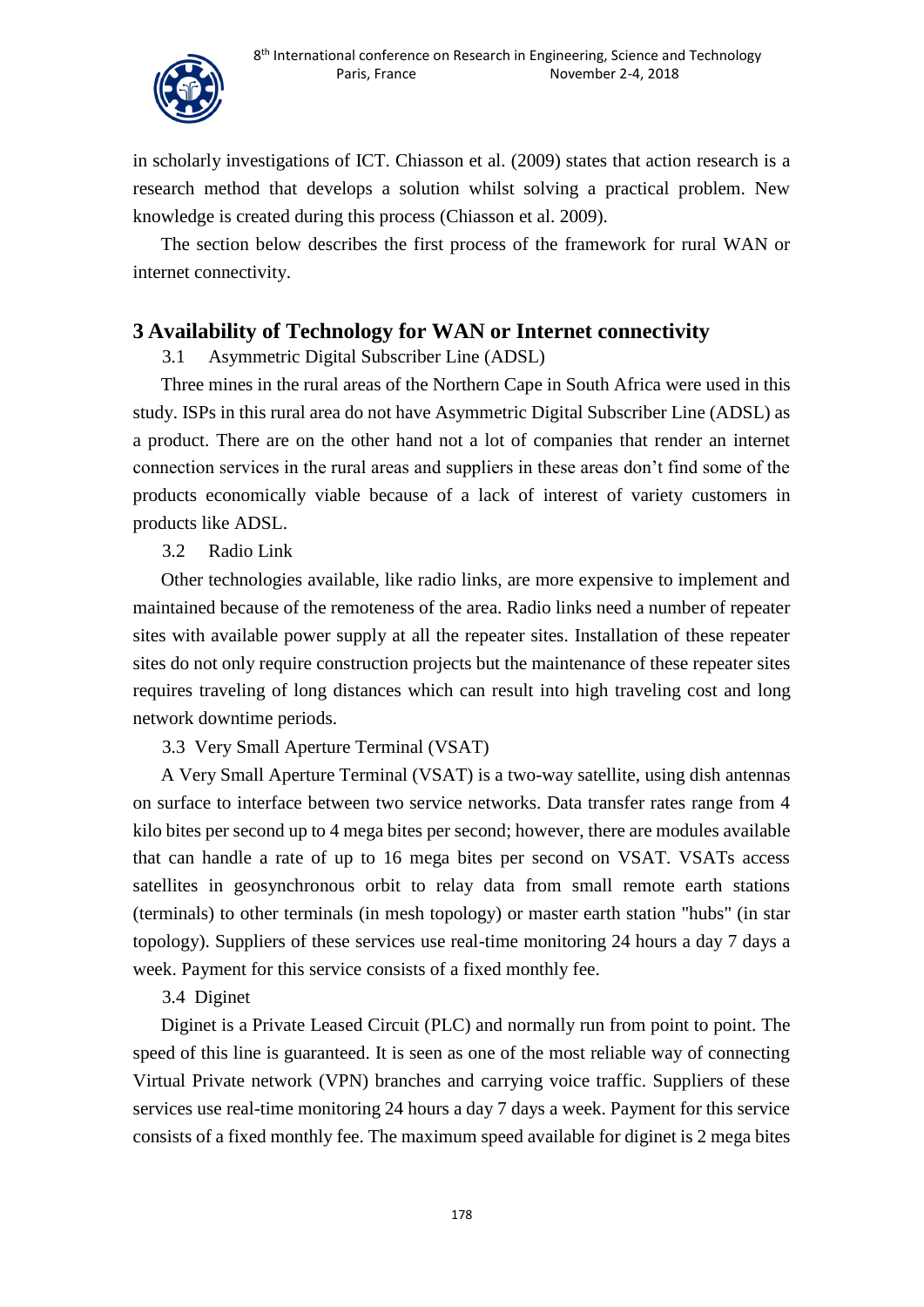

per second. That means that 120 mega bites per minute that is the maximum data that can be transfer in one direction. In our project the transfer was needed in two directions, and therefore the transfer rate in one direction goes down to 60 mega bites per minute. When a breakdown appears in this rural area, it takes a maximum of 48 hours or longer to repair because the supplier of diginet is available in rural areas and start reparations immediately.

## 3.5 Design of the solution

The mining companies used for this research only used diginet and VSAT to connect their LAN's to the internet. Diginet was used as the default solution with an automatic switch over to VSAT as the redundant solution. These two technologies are the only technologies currently available and affordable in the area. Linking the LAN of these mining companies to a WAN or the internet can be very expensive. Considering the limited budget for ICT it was important for these companies to plan their ICT network properly so that they can achieve more from available technology. Section 4 below explains the network design to be followed to optimally utilize existing technologies and avoid unnecessary ICT expenses.

# **4 Plan network layout and minimize bandwidth consumption**

Mining companies with these challenges are therefore required to follow a network design strategy that provide for these challenges. The two available technologies, mentioned above, are also expensive and when considering the lower commodity prices world-wide since early 2015, mining companies are looking for opportunities to save money. It is therefore important to optimize resources instead of growing it.

The other challenge is that the company needs communication networks to manage the business while also communicating with all stakeholders like suppliers, shareholders, customers, government to mention a few.

Diginet was used as the default solution with VSAT as a backup (redundant) solution. VSAT was used as the back-up solution because VSAT maintain a signal latency of approximately 500 milliseconds and the cost of VSAT is almost double the cost of diginet when in use permanently. The 500 milliseconds signal latency cause a lot of frustration to the users when used for services like video conferencing. Die backup solution was needed because the turnaround time for Diginet was 48 hours.

To optimise these internet connections the following was done: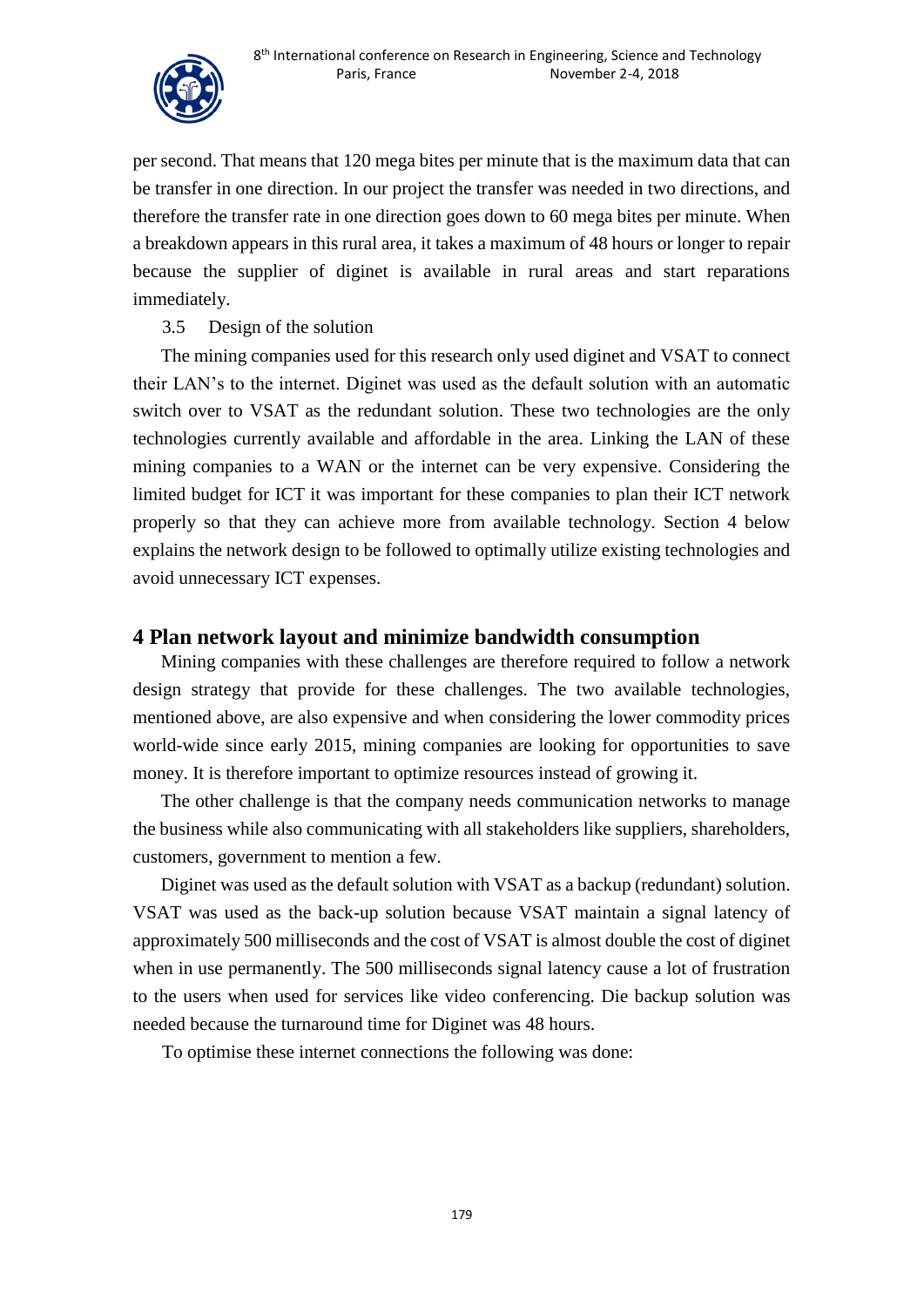

# **5 Network design**

5.1 Set quality of service using QOS Techniques like Classification and Marking, Congestion, Policing and Shaping, Avoidance and Queuing on the routing switch with the following traffic priorities:

Priority 1: Video traffic

It is important that there is no distortion on the video that will make communication in these meetings difficult.

• Priority 2: Voice Over IP (VOIP) traffic if used.

We did not used VOIP as part of the projects because the telephone system was connected straight to landline operator and therefore no bandwidth was needed for VOIP.

• Priority 3: Hyper Text Transfer Protocol (HTTP) traffic.

oWhen serving the internet, people expect to get a response in seconds otherwise they complain that they experience slow responses. Internet usage was monitored and unnecessary traffic was removed. Analysis was done on the firewall to determine the internet domains that are generating the highest amount of traffic. This exercise resulted in all social media domains been blocked which was creating a lot of additional traffic because of large number of images been downloaded.

oThe home page of the web browsers was changed with a domain group policy on Active Directory (Domain controller) on all domain users to start in an intranet web page which doesn't need to download any data via the internet link. The supplier of the web browser normally creates the default homepage settings to, by default, open their internet website. That means that every time a user opens the browser, it automatically opens this internet site which generates additional http traffic which is using limited resources (bandwidth).

oWork related domains were identified and internet users were limited on the firewall to these work related sites. Work related domains are the domains on the internet that users need to access to do their job.

• Priority 4: Simple Mail Transfer Protocol (SMTP) traffic o Set attachment size limits on the email system. This limit user to send big

attachments on email that is taking a lot of bandwidth.

o Audit high email users to limit private emails and educate users.

o The email spam filter was moved from the company's LAN (local) to the Internet Service Provider (ISP) to stop the spam before it takes up bandwidth on the internet line.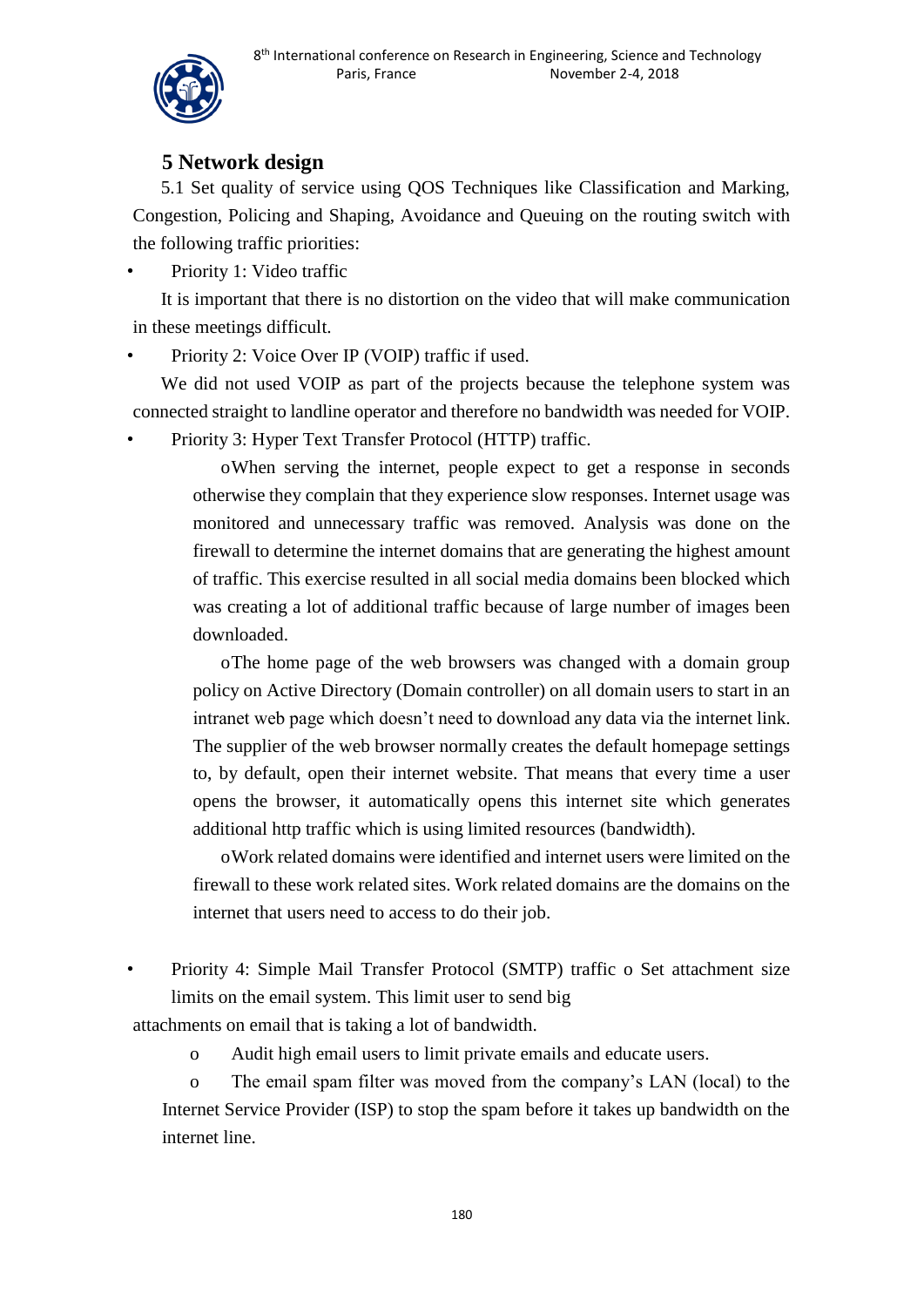

File Transfer Protocol (FTP) o FTP was blocked on the firewall and was given to users on request based on the required merits.

5.2 Decentralize infrastructure with servers situated at the office where the majority of users are sitting with reporting system (data warehouse) at the central point for end to end reporting. Updates are run after hours to avoid extra traffic during the day. Reporting information is therefore one day old. If newer information is needed an extra run could be done manually in the middle of the day for a specific data request.

# **6 Test optimal data flow and minimize bandwidth consumption**

The possible data flow has been analyzed to determine the optimal way of data transfer. Data that was transferred over the WAN was identified.

Next two steps in action research are about making a change happen and then assessing it. In our study the following was changed and assessed to minimize data traffic on the internet link (WAN).

Servers were moved to the LAN where the biggest user-group was situated.

• Quality of service was used to give a priority to some data packages above others. With email data users normally do not have a problem if it is delayed for a couple of minutes.

The fifth step in action research refers to norming what is learned to serve as a guide for organizational practice. At the time of our study, this step was initiated; a time limitation prevented us from seeing its completion. Data analysis methods included system requirements collection and keeping a diary of observation. These methods provided data that were subjected to content analysis and used for analysing observation records, and creating system design documentation.

# **7 Conclusion**

Implementing and maturing an internet connection for a rural companies requires that the project team not only look at technical aspect of the technology, but it is important to look at the geographical conditions and how best the connection can be design to address these geographical challenges. The biggest impact of a rural area in South Africa is the fact that new technology is not always available in rural areas and potential user of these technologies has to use older technology while designing there network to achieve maximum results.